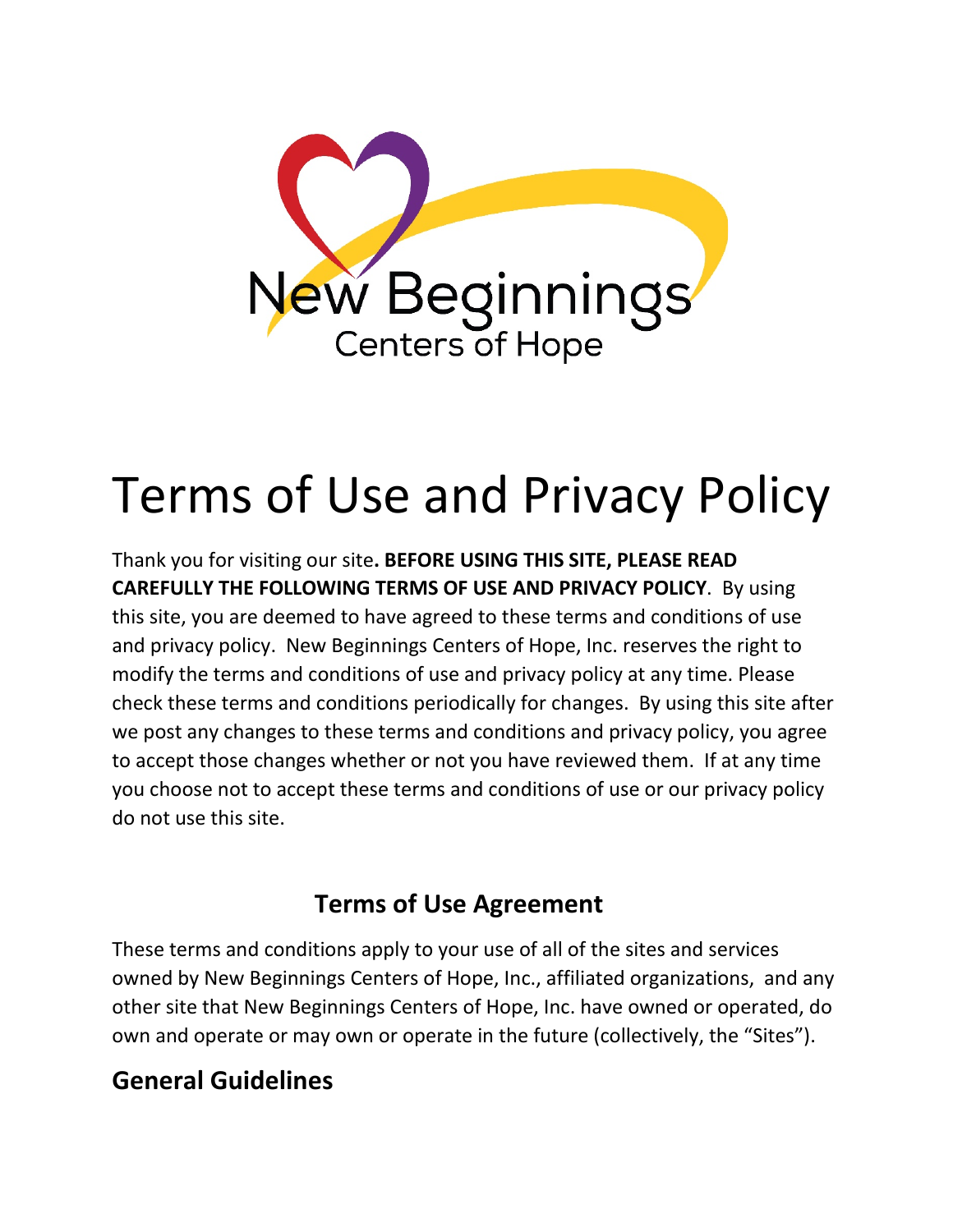Every reasonable attempt is made for accuracy, but some information specified in or accessible through the Sites is compiled or produced by someone other than and beyond the control of our staff and may not be fully complete or accurate. Consequently, we cannot and do not endorse or represent the reliability or accuracy of all the content or information distributed through or accessed from the Sites. You hereby agree that your reliance upon any content or information distributed through or accessed from the Sites is at your sole risk.

#### **Prohibited Use**

By using this site you have committed and agreed not to use New Beginnings Centers of Hope, Inc Sites in unlawful, prohibited ways, or in a manner that will damage, impair, disable or overburden our Sites , or interfere with any other individuals use of our Sites.

#### **Links**

These terms and conditions apply only to New Beginnings Centers of Hope, Inc. website(s), and not to the websites of our affiliates, or any other companies or organizations, including those to which our website may link to. New Beginnings Centers of Hope, Inc is not responsible for the availability, content, advertising, products or other materials of any other site to which any of our website(s) link to. These links are provided for your convenience only and your access them at your own risk. In light of these things, we advise you to review the privacy statements of websites found in links from our website(s). The reviewing of the privacy statements of those sites will allow you to get a clear understanding of how the websites collect, use, and share your information. Additionally, inclusion of these links on our Sites does not constitute affiliation and or endorsement or any association with its operators.

# **Copyright**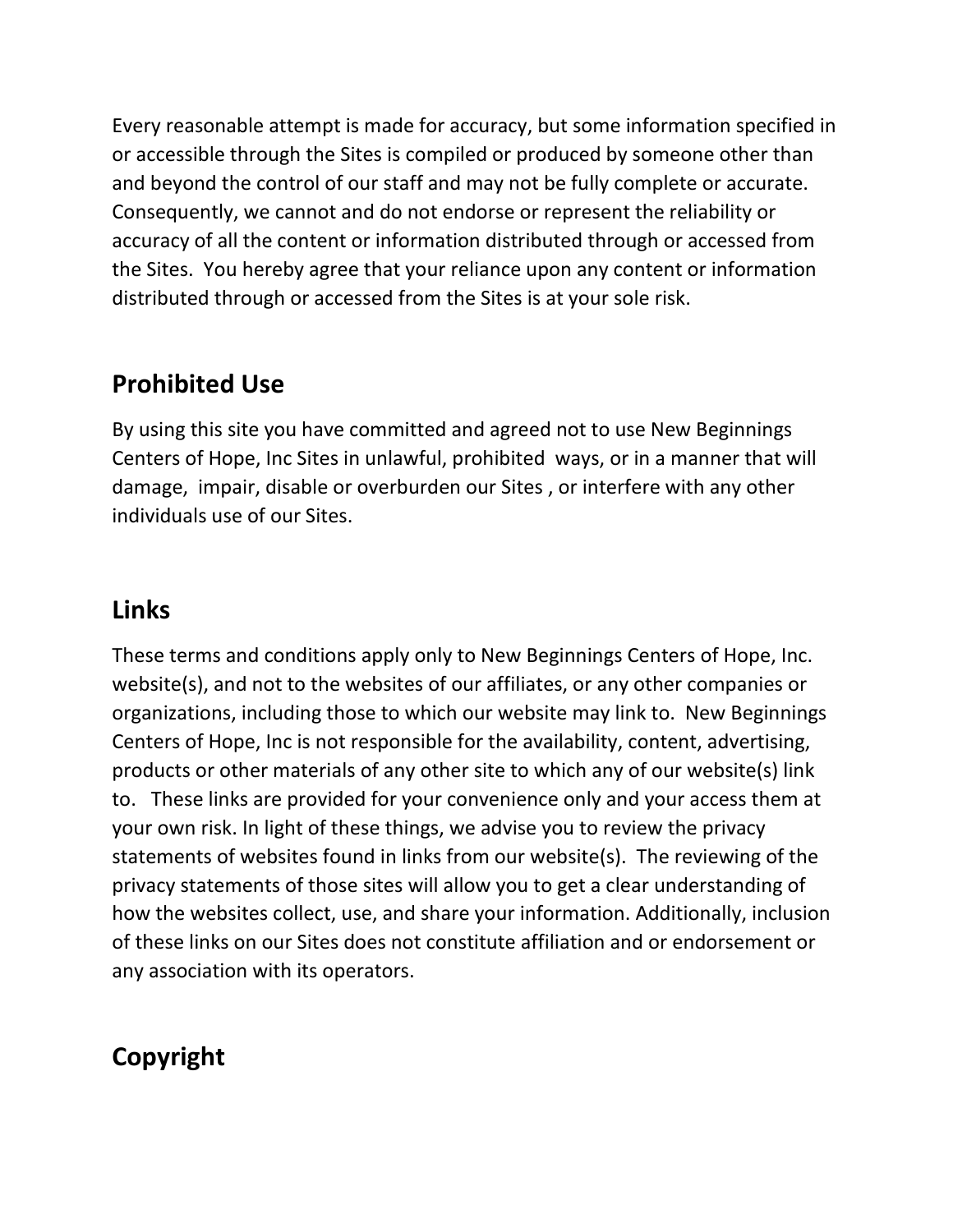New Beginnings Centers of Hope, Inc. respects the intellectual property rights of others, and require that the people who use our website(s) do the same. In appropriate circumstances, we will terminate the registration of any user who engages in any activity which may infringe on the intellectual property rights of others, including copyrights. All text, graphics, video, source code, and editorial content on Sites are proprietary to our organization. These materials are protected by the U.S. copyright and, except those items acknowledged as propriety to others, may not be used, copied, transmitted, or reproduced in whole or in part without the express written consent of our organization. Use any of our text, graphics, video, source code, and editorial content not explicitly authorized for any reason or purpose is strictly prohibited. Unauthorized use of the text, graphics, video, source code, and editorial content may violate trademark, copyright, civil and criminal statutes, and privacy and publicity laws. Unless we say otherwise, you may access the materials located within the Sites only for your personal use. This means you may download one copy of posted materials on a single computer for personal, noncommercial home use only, so long as you neither change nor delete any author attribution, trademark, legend or copyright notice. When you download copyrighted material, you do not obtain any ownership rights in that material. New Beginnings Centers of Hope, Inc. reserve all rights to our websites(s) content under United States and international laws.

#### **Disclaimers**

Any, and all services, products and materials on this site are provided "as is" and without warranties of any kind, either express or implied. We disclaim all warranties of any kind, either express or implied, including but not limited to implied warranties of merchantability and fitness for a particular purpose. Neither we nor any of our respective licensors or suppliers warrant that may function be corrected, or that the sites or the server that makes them available contained in the sites will be uninterrupted or error-free, that defects will be corrected, or that the sites or the server that makes them available are free of viruses or other harmful components. Neither we nor any of our respective licensors or suppliers warrant or make any representation regarding the use or the results of the use of the services, products or materials in this site in terms of their correctness, accuracy, reliability, or otherwise. You (and not we or any of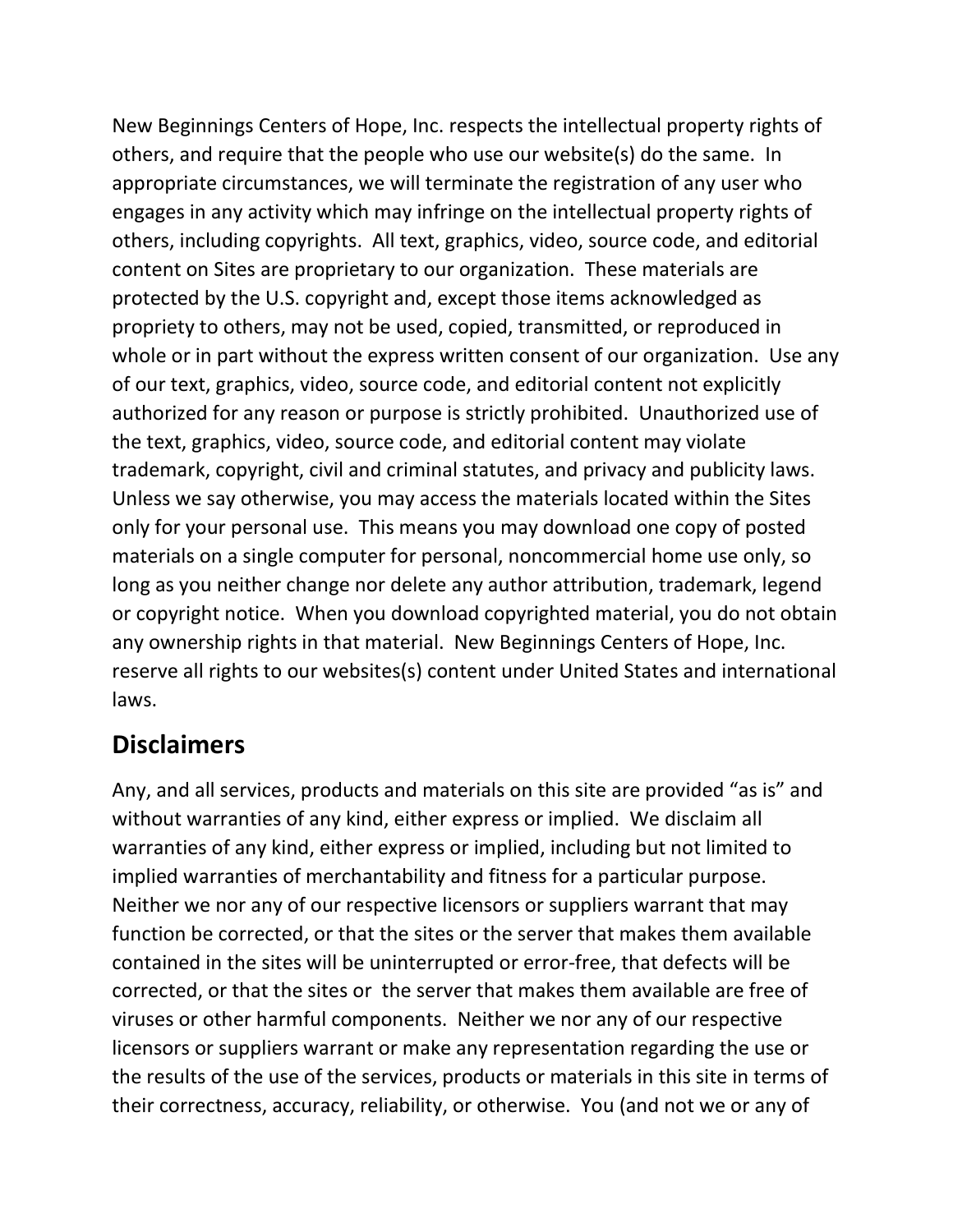our respective licensors, or suppliers) assume the entire cost of all necessary servicing, repair or correction to your system. Applicable law may not allow the exclusion of implied warranties, so the above exclusions may not apply to you.

# **Limitation of Liability**

Under no circumstances, including but not limited to negligence, will New Beginnings Centers of Hope, Inc. or any of our licensors or suppliers be liable for any special or consequential damages, that result from the use of, or the inability to use, the materials on the sites, or any products or services provided pursuant to the sites, even if advised of the possibility of such damages. Applicable law may not allow the limitation or exclusion of liability or incidental or consequential damages, so the above limitation or exclusion may not apply to you. In no event shall the total liability to you by us or any of our licensors or suppliers for all damages, losses, and causes of action (whether in contract, tort, or otherwise exceed the amount paid by you to us, if any, for accessing the sites.

# **Indemnification**

You agree to defend, indemnify, and hold our organization and all our affiliates, employees, volunteers, directors, officers, agents, vendors, material or communication providers, and internet service providers harmless from any and all losses, liability, claims, expenses, and damage awards, including, but not limited to attorneys' fees, that arise from any claim, action, or demand, by your use of or in connection with submission, transmission, posting, broadcast, texting, chatting or other communication with or to the Sites.

#### **Warranties**

The reference materials and information contained in he Sites are intended only for your personal information. We make no representations or warranties about the Sites's content or the information or other material accessed through the Sites.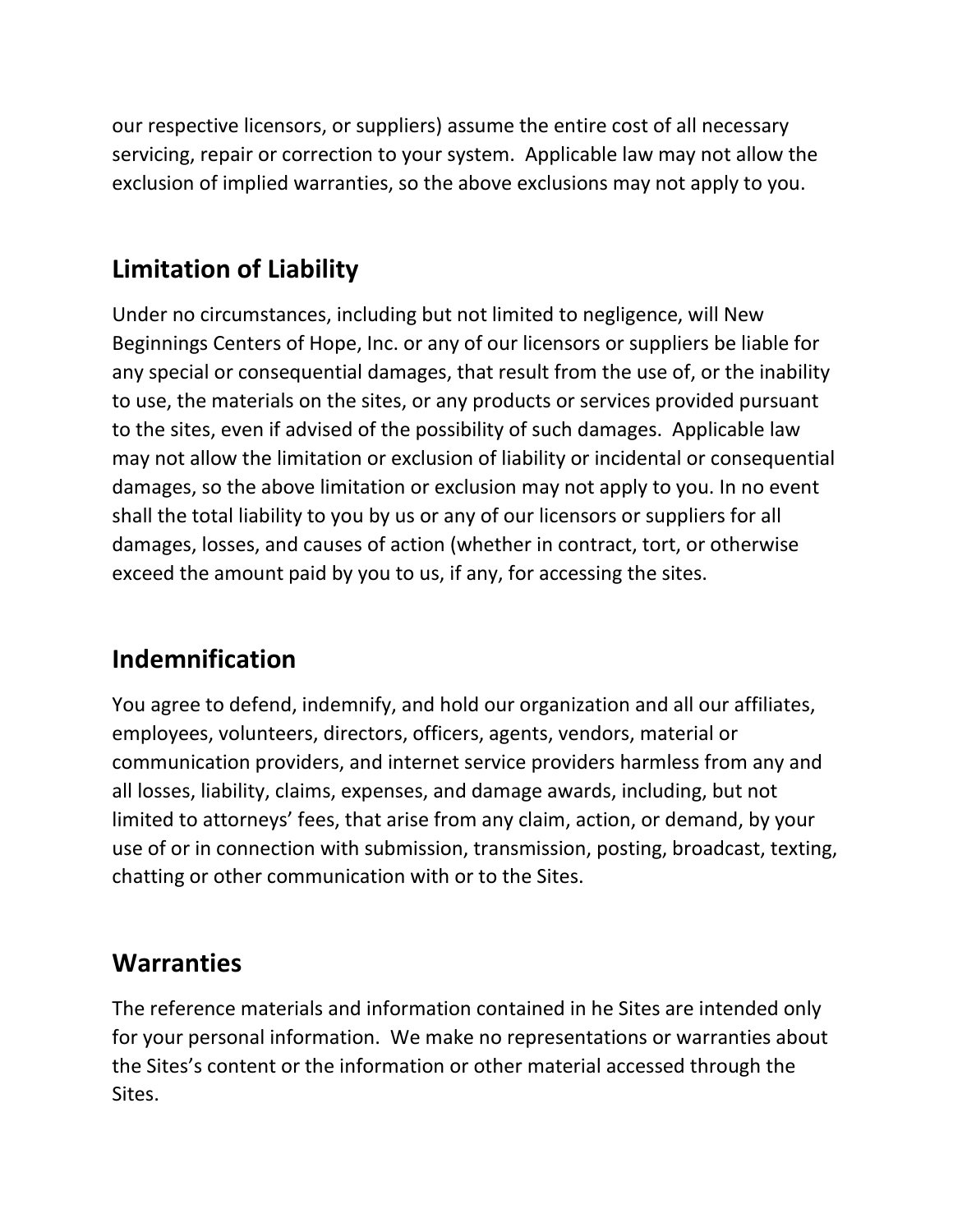# **Information Obtained through the Sites Does Not Constitute Medical, Legal, or Other Professional Advice**

Any and all information contained in these Sites or transmitted to you electronically in response to a message from you is not intended nor implied to constitute medical advice, diagnosis, or treatment. Always visit or speak to a qualified health service provide in person prior to starting any new treatment or with any questions you may have regarding a medical condition. These Sites do not directly or indirectly practice medicine or dispense medical advice, as a part of this service therefore seek direct medical care from a licensed medical doctor as appropriate. In addition, nothing contained in these Sites is intended to be constitutes legal advice and users should always seek the advice of an appropriate attorney or other professional regarding individual questions or concerns of a legal or professional nature. We assume no liability for any diagnosis, treatment, decision made, or action taken in reliance upon information contained in these Sites or any other internet sites linked to it in any wayl

#### **Parental Permission**

Some of the information available on the Sites concerns the topic of sex and may not be appropriate for children. Further, the Sites are not directed to children under the age of 13 and we will not knowingly collect personally identifiable information from children's under 13. We strongly recommend that parents participate in their children's exploration of the internet and any online services and use their browser's parental controls to limit the areas of the internet to which their children have access.

# **Disclosure Statement**

Our organization is recognized by the IRS as a ministry exempt from taxation under Section 501 ©3 of the Internal Revenue Service Code, and gifts are tax deductible to the extent allowed by law. Upon request, a copy of the last annual report filed with the Attorney General is available from us or New York State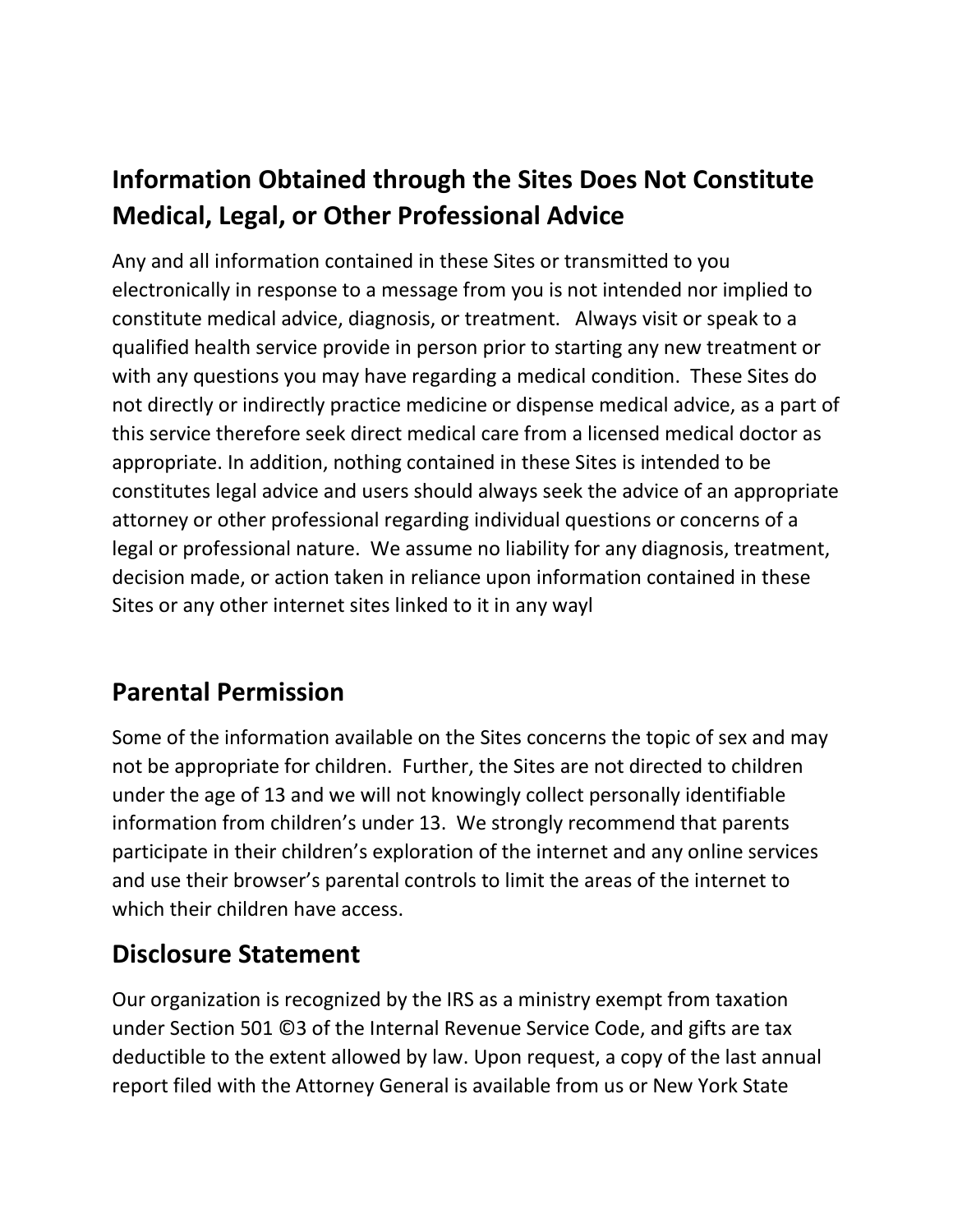Attorney General's Charities Bureau, Attn: Foil Officer, Department of State, 120 Broadway, New York, New York 10271.

#### **Digital Millennium Copyright Act Notices**

As required by Section 512©(2) of Title 17 of the United States Code, If you believe that any material on the Sites infringes your copyright, you must send a notice of claimed infringement to us at the following address:

Name of Agent Designated to Receive Notification of Claimed Infringement:

New Beginnings Centers of Hope, Inc 90-26 2<sup>nd</sup> Fl 161 St Jamaica NY 11432 (718)265-9233 [Newbeginnings.coh@gmail.com](mailto:Newbeginnings.coh@gmail.com) 

# **Privacy Policy**

Thank you for visiting our site. New Beginnings Centers of Hope Inc. is committed to serving you well and safely online as well as in person. Therefore, we will take all appropriate measures to protect your privacy and security as you use our site. This privacy policy will advise you about how we protect your personal information, and about what choices you have concerning our use of such information. If you choose to viewing our site and utilizing its content you consent to the data practices contained in this policy.

#### **Personal Identification Information:**

New Beginnings Centers of Hope, Inc. collects certain identifiable information from you in order to provide the services you are seeking. Therefore, we may request personal identification information from you in connection with your use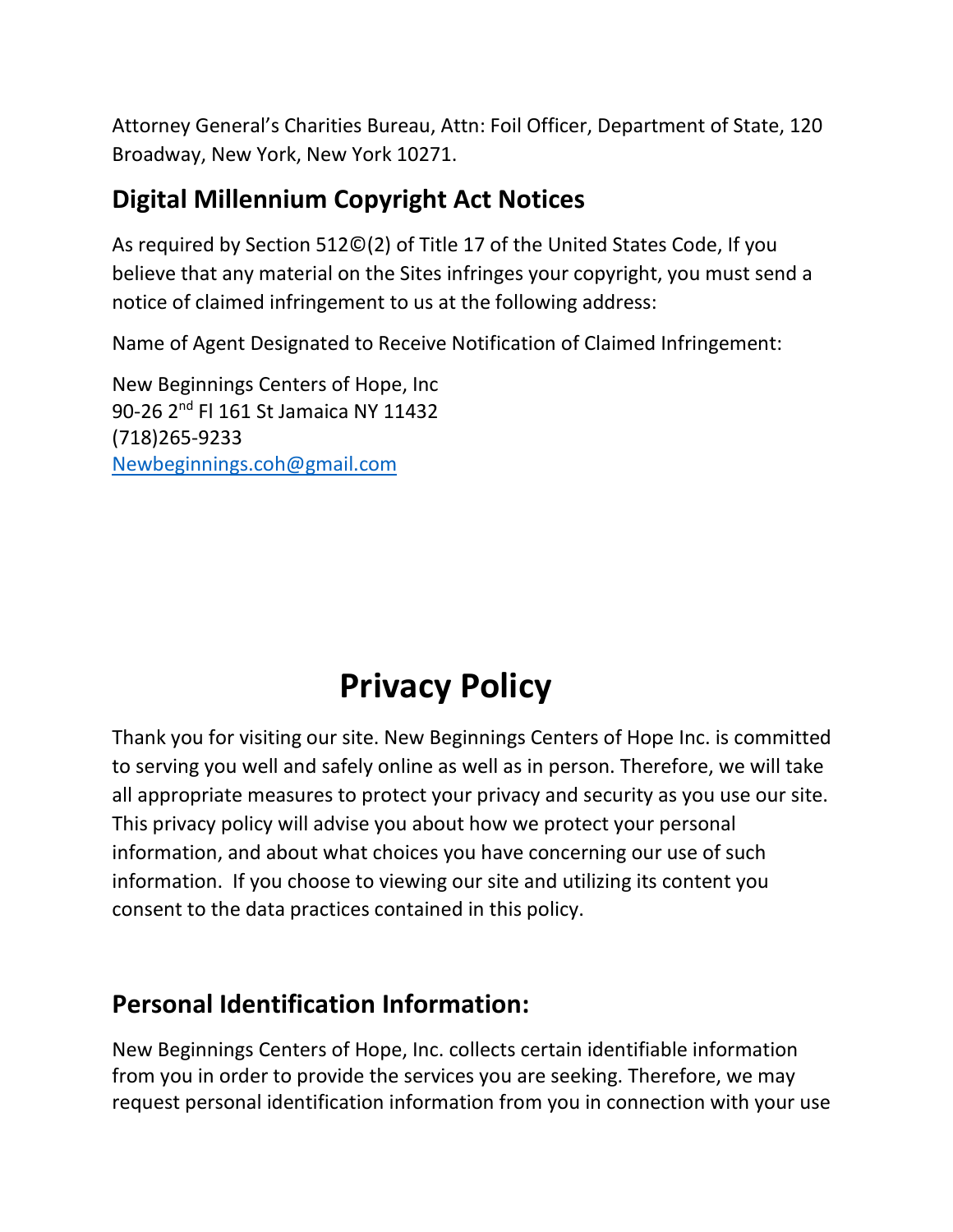of, or participation in , scheduling appointments, communications, program participant registration, discussion groups, requests for information or suggestions, requests for free services or additional information (including via telephone call, text, chat or email to us), and in connection with other activities, services or resources we make available on any of our sites.

In all of these cases, we will collect personal identification information from you only if you voluntarily submit such information to us. New Beginnings Centers of Hope inc. will never intentionally disclose any personal identification information about you as an individual user (such as, for example, your full name, street address, zip code, age, telephone number, or email address) to any third party without having received your permission. New Beginnings Center of Hope does not sell, rent , or lease its website visitors list or program participant lists , or otherwise share your data with third parties. However, though we make every effort to preserve user privacy, we may need to disclose personal information wherein we have a good-faith belief that such action is necessary to comply with a current judicial proceeding, a court order or legal process. We may share with others aggregated demographic information not linked to your personally identifiable information

#### **To Whom We Disclose Your Information**

We may disclose the information we collect from or about you:

- $\triangleright$  To our affiliates
- $\triangleright$  To service provider who work on our behalf
- $\triangleright$  As required by law
- $\triangleright$  When required to protect our rights or your safety or the safety of others, or to detect, prevent, or respond to misuse of our Sites.

In addition, we may share de-identified information, such as reports on user demographics and traffic patterns, with third parties, including researchers.

#### **After Site Use Information Collection**

In an effort to improve our current services and to add services you may be interested in our Guest Services Coordinator or designee may request that you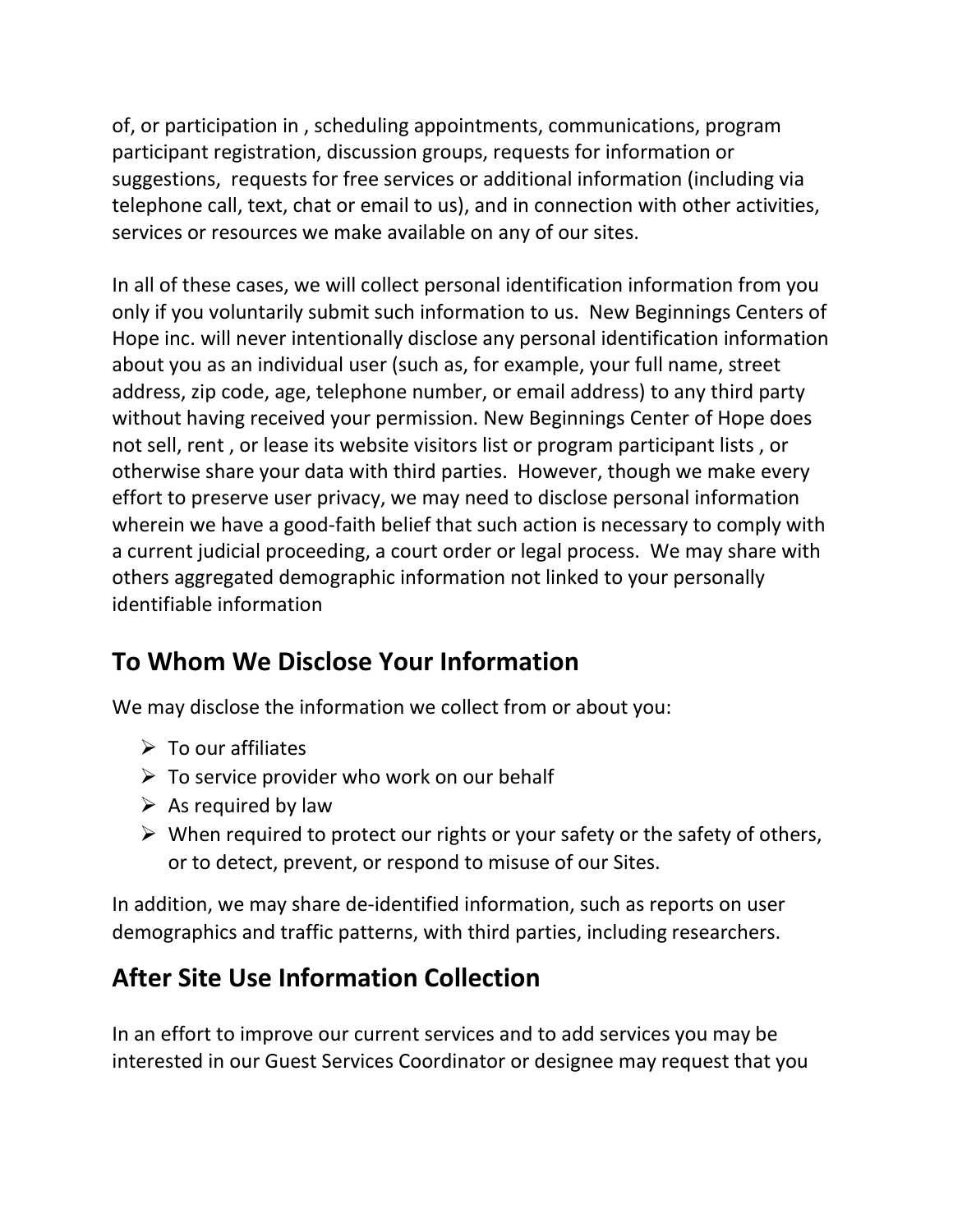complete surveys to obtain your perception of our current surveys and solicit your desire for other services which we may add in the future.

#### **Chat Rooms, Message Boards, and Public Forums**

Please keep in mind that whenever you voluntarily disclose personal information online-for example on the message boards, through email, or in chat areas-that information can be collected and used by others, In short, by posting personal information online that is publicly accessible, you may receive unsolicited messages from other parties in return.

#### **Security**

New Beginnings Centers of Hope, Inc. takes every precaution to protect sensitive information online, we also aggressively protect user-information offline. When our registration/donor/appointment/chat form asks users to enter sensitive information (such as credit card number), that information is encrypted and is protected with the best encryption software we are aware of in the industry-SSL.

While we use SSL, encryption to protect sensitive information online, we also aggressively protect user-information offline. Only employees and volunteers who need the information to perform a specific job (for example, our customer service representative and CARE Consultants are granted access to personally identifiable information. Finally, the servers that store personally identifiable information are in a secure environment.

We and our service provider may automatically collect certain technical information from your computer or mobile device over time and across different websites when you use the Sites using cookies or similar technologies such as your Internet Protocol address, your browser type, your operating system, the pages you view on the Sites, etc. This information allows us and our service providers to recognize you and personalize your experience if you return to the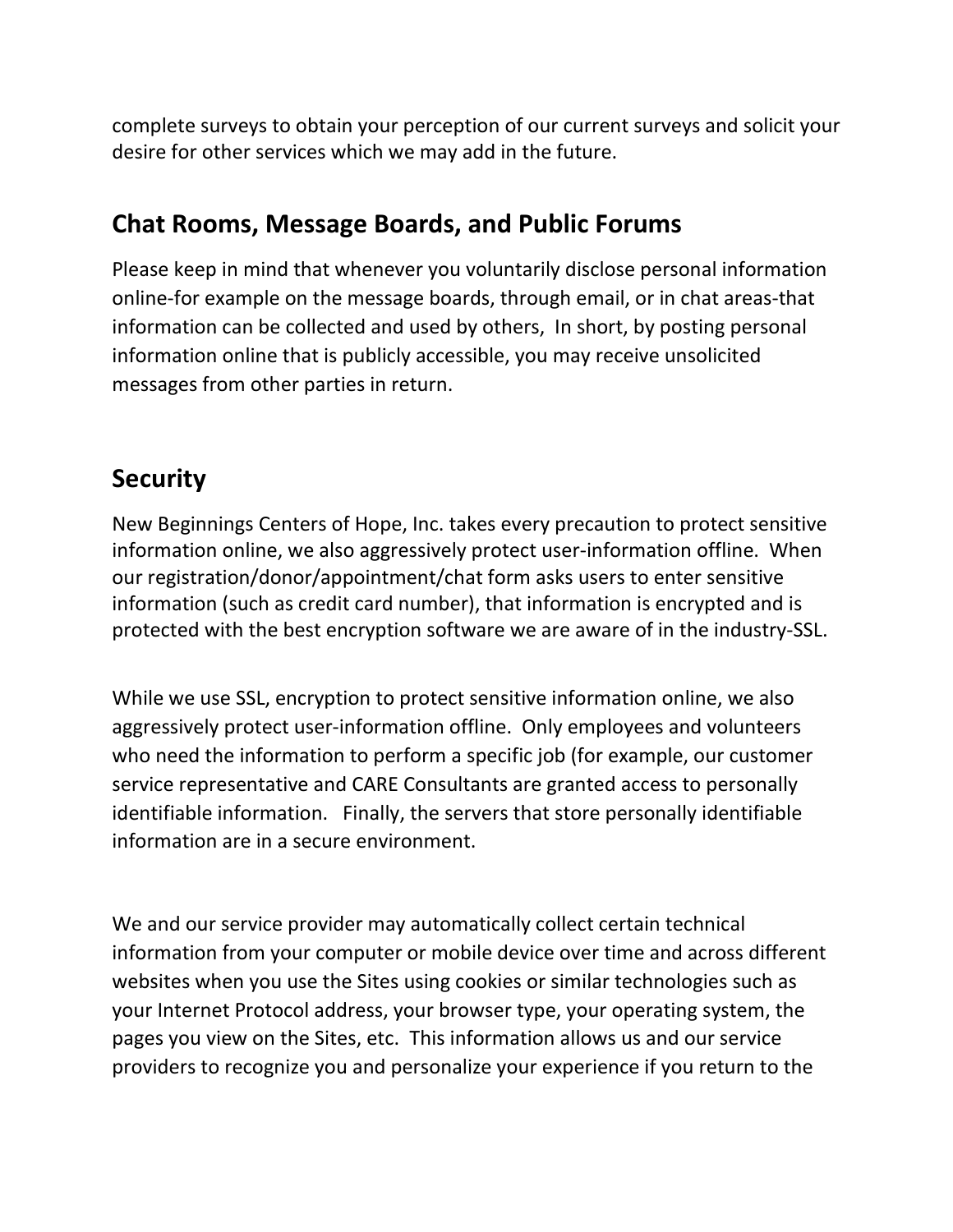Sites, to improve the Sites and the services we provide, and to provide you with advertisements targeted to your interests.

#### **Your Choices**

If you do not want the Sites to collect information through the use of cookies you can set your web browser to reject cookies from the Sites. If you wish to review and correct the contact information we have on file for you or inform us how you wish your contact information to be used, please contact our staff using the contact information bellow. When you contact us or otherwise submit content via the Sites, if you desire to remain anonymous, you should not tell us your name or the names of your friends or any other individuals. To fully protect your privacy, do not provide any information that you think may identify you or others. However, if you want to schedule an appointment to receive services you must present a valid New York State ID.

#### **Notification of Changes**

If we change our policies, we will posy those changes to this statement, the home-page, and /or other places we deem appropriate so our users are always aware of what information we collect, how we use it, and under what circumstances, if any, we disclose it.

#### **Miscellaneous**

The Terms of Use and Privacy Policy set forth in the Sites is governed and interpreted under the laws of the United states of America and the State of New York, without giving effect to its conflicts of laws provisions. If any portion is deemed unlawful, void, or effect to its conflicts of laws provisions. We can, at our sole discretion, replace or amend such provisions with another provision. This sets forth the entire understanding and agreement between us with respect to the Sites and any materials, communications, transmissions, or posting to the sites. We reserve the right to revise the policy at any time by updating this